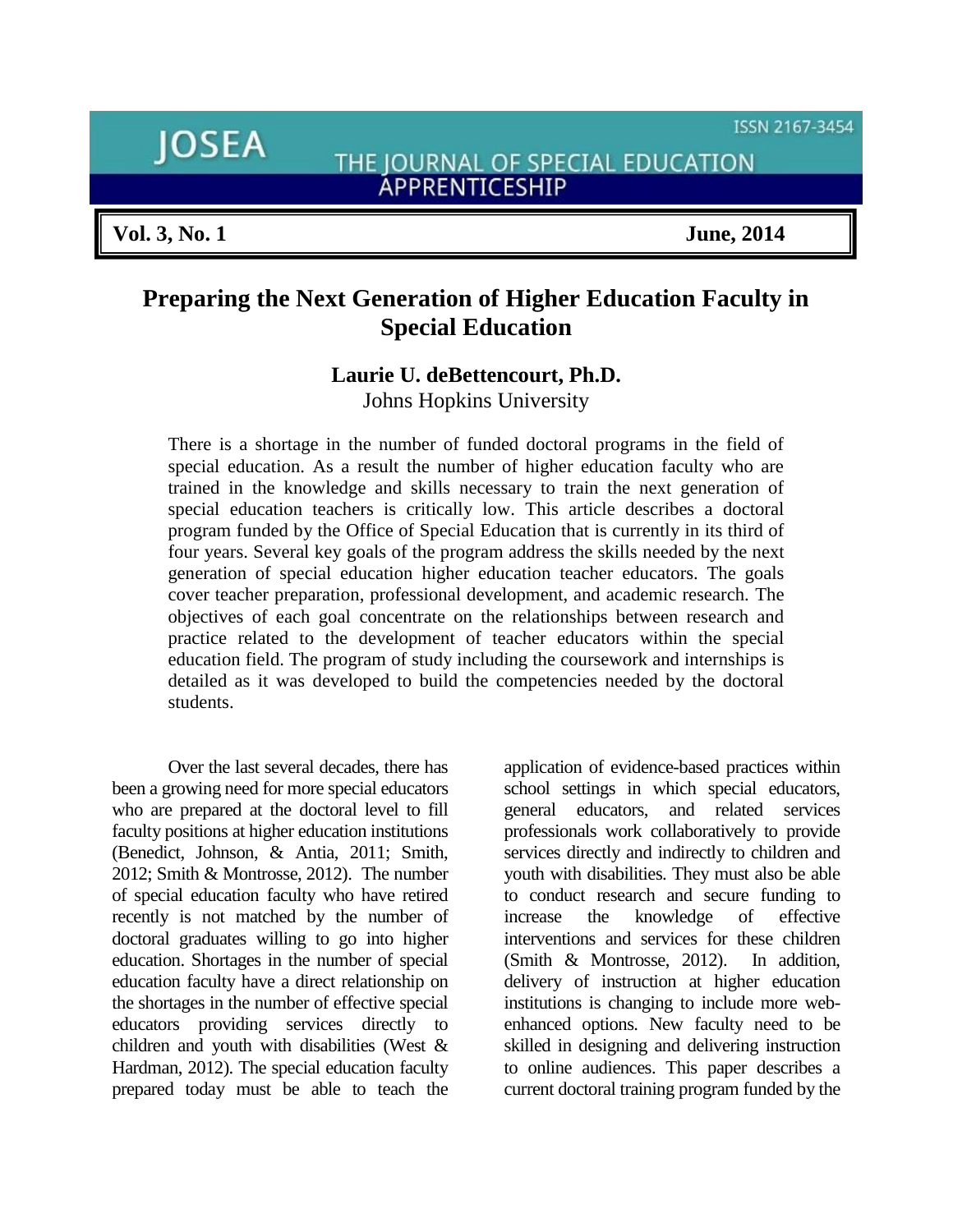U.S. Department of Education's Office of Special Education and the context within which this program received funding. The doctoral training program was designed to prepare the next generation of special education higher education faculty for their anticipated roles as teacher trainers, professional development mentors and academic researchers. The goals of the program were designed such that the doctoral students gained a better understanding of the connections and disconnections between special and general educators and the current education policies regarding special education service delivery within K-12 high needs schools. These connections have become critical as more students with identified special needs are served within general education classrooms. After completing the described dynamic doctoral level four-year curriculum that focused on the wide range of  $21<sup>st</sup>$  century knowledge and skills necessary for concepttualizing, implementing, and conducting research on programs preparing future generations of exemplary special education teachers the funded doctoral scholars will seek employment as part of the next generation of higher education faculty.

#### **Context**

Smith and Montrosse (2012) predicted that doctoral-granting universities will experience a faculty turnover rate of great magnitude across the next 5 years (p. 108). Critical competencies for the next generation of special education higher education faculty include skills in training initial licensure teachers, providing professional development for practicing teachers, conducting research on evidence-based practices, mentoring and collaborating with other professionals (e.g., behavior therapists), and understanding local, state and national education policies. In addition, with the growth of online and webenhanced course delivery systems the next generation of higher education faculty must be prepared to design and deliver courses online. Special education faculty need to have current

knowledge of effective evidence-based interventions and services that improve outcomes for children with disabilities, including those children who are served primarily in general education classrooms. Teachers in classrooms today require a new kind of preparation, one that transcends previous notions of curriculum coverage and working in isolation (Darling-Hammond & Bransford, 2005). This is particularly true in special education where teachers must be knowledgeable about an everexpanding range of evidence-based instructtional supports (e.g., use of mnemonics, use of positive behavioral instructional supports) and accommodations (e.g., use of digital text), as well as in innovative collaborative processes (e.g., co-teaching arrangements) and technology (e.g., use of smart boards) that facilitate the application of these techniques along with knowledge of general education Common Core curriculum (e.g., in mathematics) and assessment (e.g., progress monitoring) techniques used in even the most challenging and culturally responsive school environments.

In addition, development of the next generation of special education higher education faculty must focus on training new faculty to design, implement, evaluate, and conduct research. Faculty must also be aware of the continuum of special education teacher preparation alternatives and the programs of study available to such individuals seeking certification and graduate study through alternative routes. Secretary Duncan (2009) noted on several occasions that our nation's university-based teacher development programs need revolutionary change rather than mere tinkering at the margins (see also Chuck, 2013). Not surprisingly, many university teacher preparation administrators and researchers are rethinking teacher preparation curriculum (e.g., courses or modules), modes of instructional delivery (e.g., use of face to face or web-enhanced technology), and how best to provide support during the teachers' first few years (e.g., personalized learning), particularly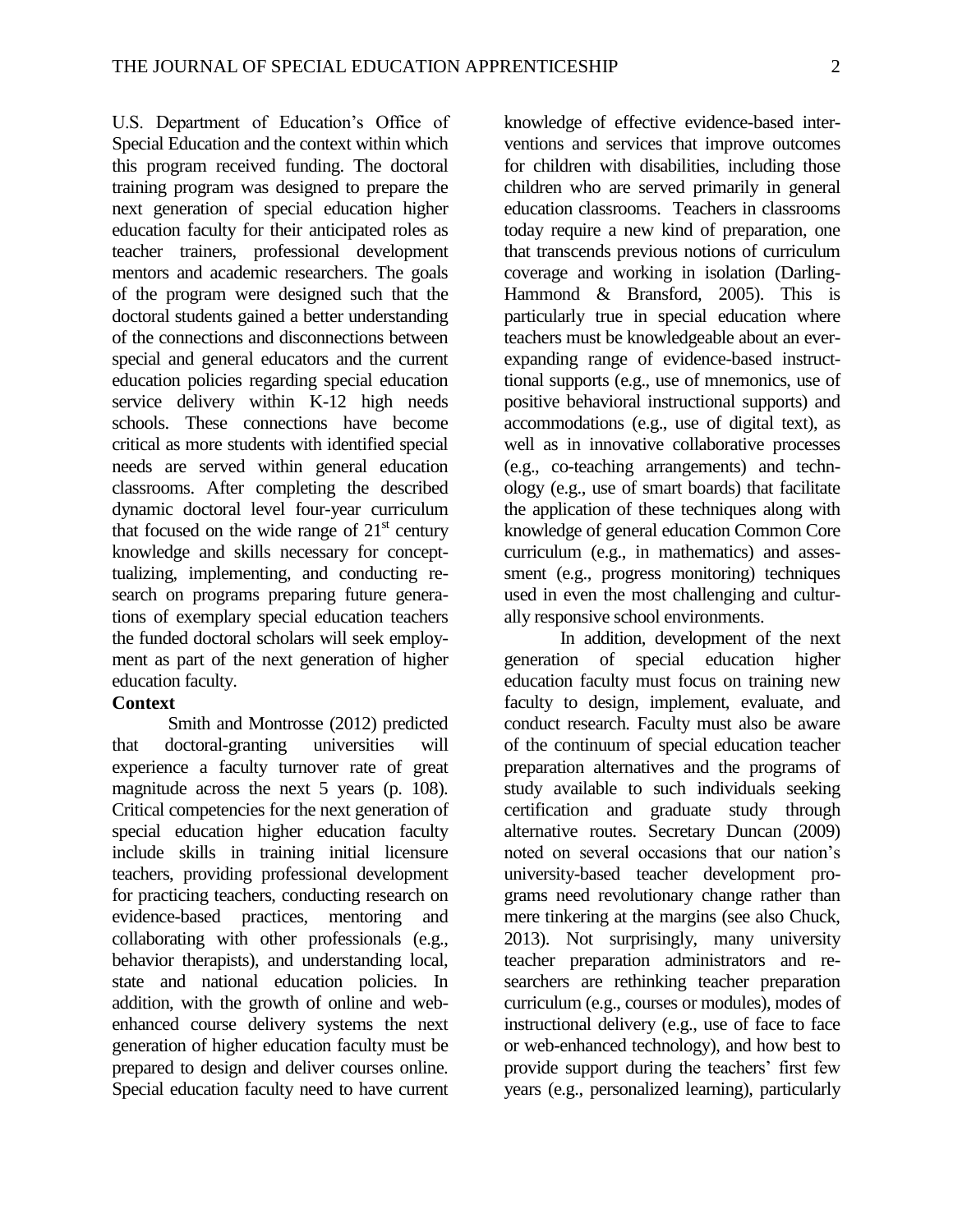if the induction occurs in high needs schools (e.g., Billingsley, Griffin, Smith, Kamman, & Israel, 2009; Sindelar, Brownell, & Billingsley, 2010; Smith, Robb, West, & Tyler, 2010).

Since the original passage of Public Law 94-142 in 1975 (now the Individuals with Disabilities Education Act [IDEA]), Congress has authorized and appropriated funding for Part D of the Act, *Personnel Preparation*. However, in recent years federal funding for personnel preparation has been decreasing. As suggested by Hardman and West (2003), "the link between Part B and Part D is obvious: the success of Free Appropriate Public Education (FAPE) is dependent upon quality personnel, and the availability of such personnel is dependent upon quality teacher education and related services programs taught by university and college faculty" (p. 206). In 2001, the investigation now referred to as *The 2001 Special Education Faculty Shortage Study*  (SEFNA; Smith, Pion, Tyler, Sindelar & Rosenberg, 2001) indicated that the federal funding in leadership training is critical and without it each state's ability to provide FAPE would be reduced or cut altogether. The SEFNA study reported an anticipated retirement of between one-half to two-thirds of current special education faculty at doctoral granting universities. Montrosse and Young (2012) found that although "the 97 doctoral programs in the nation represent only 9% of all Special Education personnel preparation programs, between half and two thirds of their faculty will retire in the next 5 years. Each of these programs has an average of eight fulltime equivalent (FTE) tenure-line faculty and thus, between 388 and 520 doctoral faculty will be lost in the next 5 years" (p. 149). This unprecedented faculty turnover rate will directly contribute to a demand for the production of new higher education faculty that cannot be met by the current supply of new graduates.

The overarching purpose of the described doctoral training program was to prepare, over a period of four years, doctoral level special education teacher educators with the knowledge and skills to be change agents in special education teacher preparation and to fill the predicted shortages in special education faculty. To achieve this purpose we designed a four-year program focused on training the next generation of special education higher education faculty members. As part of the stipulation of accepting the federal funding the doctoral students agreed to teach within higher education for eight years after completion of their dissertation (i.e., two years for every year of funding). Our goal was to make sure they had the skills to be successful as a teacher trainer and higher education faculty member. Following an overview that reflects our approach for ensuring that our doctoral training program reflected current knowledge and practices, a description of the requirements for funding is provided (e.g., recruitment, training, and evaluation). The conclusion discusses the success of our doctoral students at this point in their program in reaching the goals.

### **Overview of Doctoral Program**

Our training program addressed several key competency areas needed by the next generation of special education higher education teacher educators. Extending over a period of four years (8 semesters), the 90 credit post-master's degree program included 18 credits of research courses, 36 credits of special education seminars, 24 credits of applied internships, and 12 credits of dissertation research spread across four major themes: research methodology, special education teacher preparation knowledge, applied teacher professional development; and dissertation completion. In designing the program we also sought to: (a) ensure that the learning activities which comprised the program embraced evidence-based practices that have a significant impact on the quality of teacher development, ultimately improving services to students receiving special education; (b) ensure that the students had ample opportunities to apply the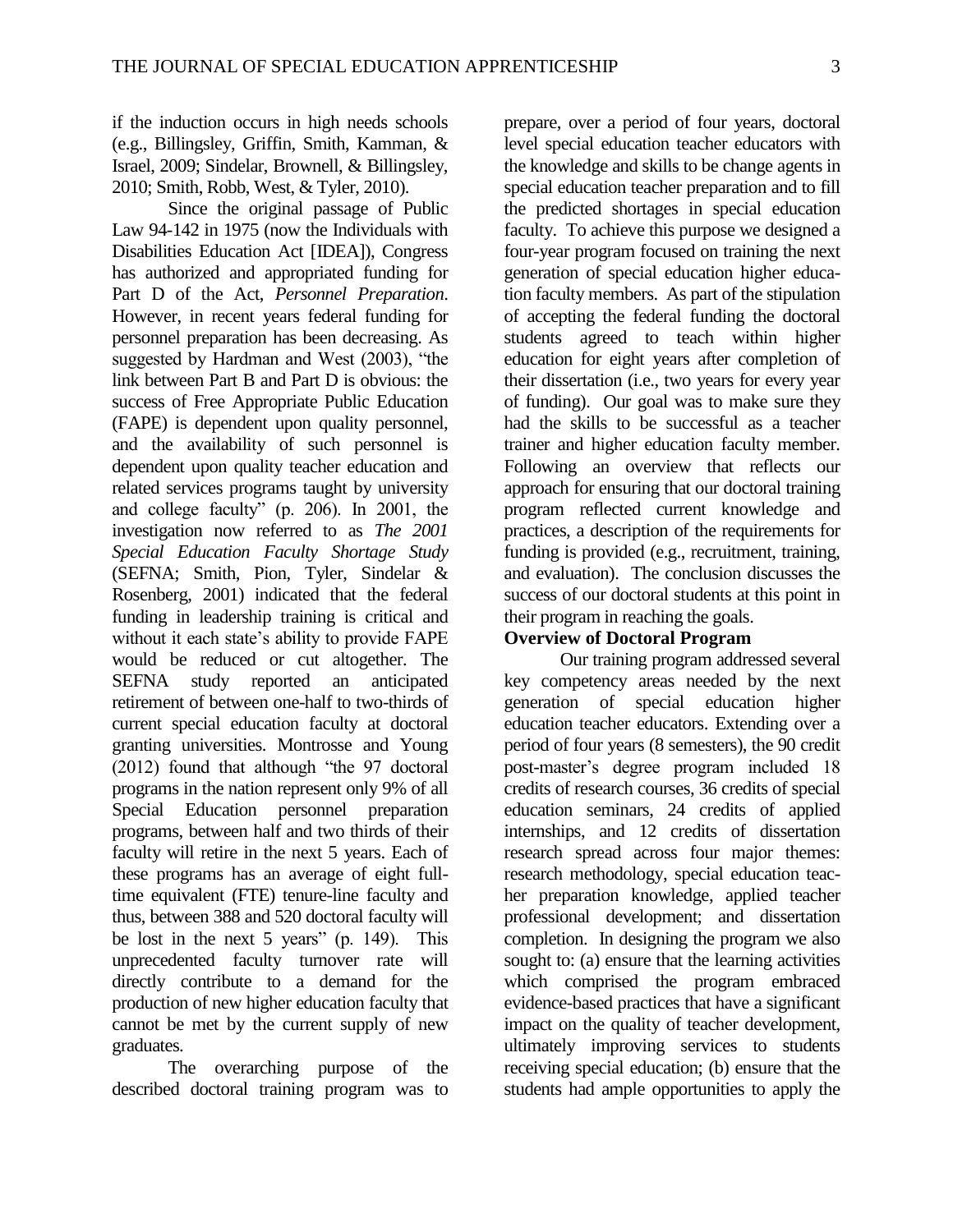didactic content of their programs in internship and research activities; (c) provide a full range of internship rotations that enabled students to work with mentor faculty on conceptualizing research, providing professional development in high need schools, and university-based graduate level teaching and field-based mentoring and supervision; and (d) enable the students to complete the entire program, including their dissertations, within a period of four years.

The doctoral students completed coursework and research internships during

their first three years of the program in the following areas: research to evidence-based practice in the area of special education, delivery of professional development within educational environments, and mentoring and supervision of student internships. See Table 1 for a list of special education research to evidence-based practice seminar's topics. The final year was designed for completion of the comprehensive examinations and the dissertation.

#### Table 1

| Orientation to            | In this seminar new doctoral candidates become acquainted with the tools     |
|---------------------------|------------------------------------------------------------------------------|
| Doctoral Study            | and methods necessary for engaging in scholarly activity. Students will (1)  |
| and Teacher               | begin to define their future roles and responsibilities as doctoral level    |
| Preparation               | professionals, (2) create their own individualized plans for research, and   |
| Research                  | (3) learn how to write professionally. Topics include hypothesis             |
|                           | development, literature searches, technical writing, and teacher             |
|                           | preparation. Research studies on topics of current interest in special       |
|                           | education, policy analysis, curriculum development, and evidence-based       |
|                           | practices are reviewed and evaluated critically.                             |
| <b>Research to Policy</b> | The Policy Issues Affecting Individuals with Disabilities seminar will       |
| and Practice              | examine the policy making process at the federal and state levels. Students  |
| Seminar I: Policy         | will become familiar with the major structures and individuals that          |
| <b>Issues Affecting</b>   | influence policy development and implementation. Students will be            |
| Individuals with          | exposed to policy analyses and policy research techniques and will gain an   |
| <b>Disabilities</b>       | understanding of some of the current tensions and debates within the         |
|                           | special and general education domains. In addition, this seminar will        |
|                           | address current issues such as the RtI and the blurring of special education |
|                           | roles in the new ways general education proposes to address the needs of     |
|                           | students with disabilities. Finally, students will become familiar with key  |
|                           | reference sources for conducting policy analyses and policy research.        |
| Research to Policy        | The seminar Studying Special Education Teacher Preparation will focus        |
| and Practice              | on the research literature pertaining to what we know, what we need to       |
| Seminar II:               | know, and the challenges in designing research about this topical area. We   |
| <b>Studying Special</b>   | expect that the review papers developed as part of the OSEP funded           |
| <b>Education Teacher</b>  | COPSSE and NCIPP projects will provide a solid foundation to more            |
| Preparation               | recent work looking at the efficacy of special education preparation.        |
|                           |                                                                              |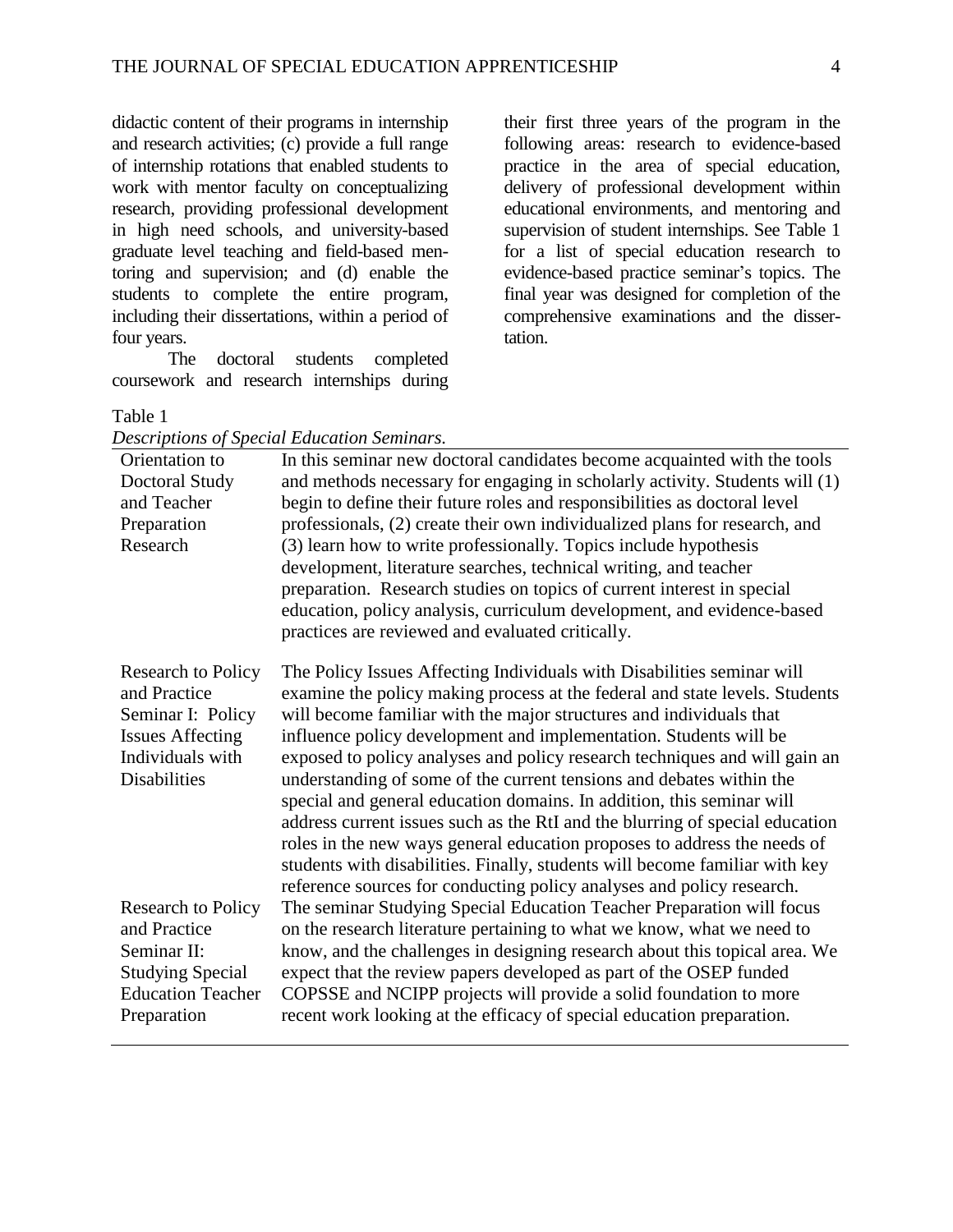| <b>Research to Policy</b><br>and Practice<br>Seminar III:<br>Evidence-Based<br>Practices                                                             | This class will focus on what constitutes an evidence-based practice and<br>how to collaborate in the development of effective interventions, design<br>strategies that ensure implementation of the right practices, and help<br>educators make sense of the massive amounts of information available.                                                                                                                                                                                                                                                                                                                                                                                                                                                                                                                                      |
|------------------------------------------------------------------------------------------------------------------------------------------------------|----------------------------------------------------------------------------------------------------------------------------------------------------------------------------------------------------------------------------------------------------------------------------------------------------------------------------------------------------------------------------------------------------------------------------------------------------------------------------------------------------------------------------------------------------------------------------------------------------------------------------------------------------------------------------------------------------------------------------------------------------------------------------------------------------------------------------------------------|
| <b>Research to Policy</b><br>and Practice<br>Seminar IV: The<br>Special Education-<br><b>General Education</b><br>Relationship                       | The Special Education-Regular Education Relationship seminar will<br>examine practical, ethical, and theoretical issues in the context of national,<br>state, and local initiatives for the least restrictive placement of students<br>with mild through profound disabilities. This seminar will address the RtI<br>and the blurring of special education roles in the new ways general<br>education proposes to address the needs of students with disabilities.                                                                                                                                                                                                                                                                                                                                                                           |
| <b>Research to Policy</b><br>and Practice<br>Seminar V: Policy<br><b>Issues Affecting</b><br>General and<br><b>Special Education</b><br>Relationship | The seminar, Policy Issues Affecting General and Special Education<br>Relationships, will examine the policy making process at the federal and<br>state levels. Students will become familiar with the major structures and<br>individuals that influence policy development and implementation with<br>the particular emphasis on special education service delivery. Students<br>will be exposed to policy analyses and policy research techniques and will<br>gain an understanding of some of the current tensions and debates within<br>the special and general education domains. In addition, this seminar will<br>address current issues such as the RTI (Response-to-Intervention) and the<br>blurring of special education roles in the new ways general education<br>proposes to address the needs of students with disabilities. |
| Evidence-based<br>Teacher<br>Development:<br>Program and<br>Course Design,<br>Delivery, and<br>Evaluation                                            | Students will receive explicit instruction and controlled practice in how<br>best to develop a full range of special education higher education<br>programs, courses, and learning activities. Illustrations of varying modes<br>of delivery and the development of research, teaching and service<br>activities at the Higher Education level are provided, as are methods to<br>evaluate the activities. Students will review IHE special education<br>programs in terms of the different visions, pedagogy, and practice,<br>including their field experiences, and stressing how each approaches<br>diversity, and collaboration with general education faculty. Effective<br>methods for teaching college/university level courses and improving<br>student's own professional development after receiving doctorate are<br>discussed.  |
| Doctoral Seminar:<br>Culturally<br>Responsive<br>Education                                                                                           | This seminar will provide candidates the opportunity to examine race,<br>ethnicity, and culture within the context of pre-K-12 and higher<br>educational settings. Students will become familiar with the major racial,<br>ethnic, and cultural groups in the United States. Through self-disclosure,<br>experiential exercises, student presentations, readings, and lectures,<br>students will gain a better knowledge of themselves, culturally distinct<br>groups, multiculturalism, and implications for education.                                                                                                                                                                                                                                                                                                                     |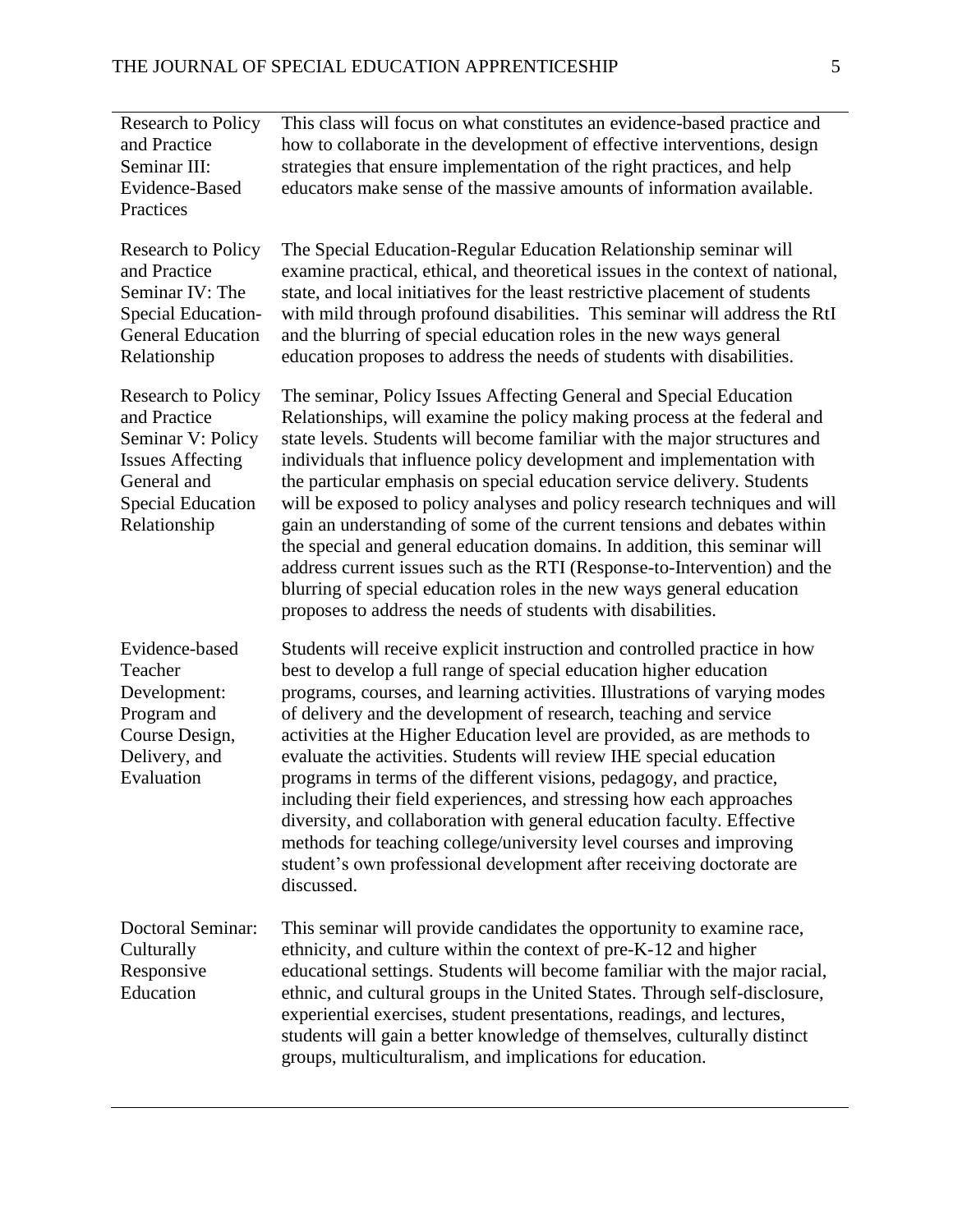| Seminar in  | Research studies on topics of current interest in special education research     |
|-------------|----------------------------------------------------------------------------------|
| Proposal    | are reviewed and critically evaluated as students develop their own              |
| Development | dissertation proposals. It is anticipated that these activities help prepare for |
|             | dissertation activities (e.g., IRB, proposal, data collection).                  |

*First Year Seminars*. During the first year of doctoral training the focus was on special education research and the methodology used across high impact research studies. Research methodology used to study special education teacher preparation was chosen as the theme for the first year of study because an in-depth knowledge of research design/data analysis methodologies using special education research as the basis of study is both prerequisite to and pervasive within the designed learning activities that followed in the second through fourth years. The introductory seminar ensured that the students were skilled in the basics of special education teacher preparation research, could locate information through electronic library research, and could produce written products that conform to the stylistic requirements of the sixth edition of the *Publication Manual of the American Psychological Association* (2009). The research methodology courses included *Quantitative Research Methods*, which addressed descriptive, correlational, experimental, and quasi-experimental research designs; *Single Subject Research Designs,* which emphasized applied behavior analysis methodologies and qualitative techniques which employ direct observation as the primary vehicle for data collection; *Evaluation of Education Policies and Programs* which introduced students to a variety of approaches for planning and conducting program evaluation and policy research; and finally a *Basic Statistics course which* focused on descriptive and inferential statistics, parametric and non-parametric tests of significance and how all these analyses can be conducted using personal computer software.

The extent to which educational research and policy formation influences day-to-day educational practice continues to be a focus of concern among those responsible for ensuring that an appropriate education is delivered to all students (e.g., Cook, Cook, & Landrum, 2013; Klingner, Boardman, & McMaster, 2013). In spite of a number of efforts to translate research and policy initiatives into practice (e.g., Spencer & Logan, 2003), large gaps among what is known, desired, and practiced in schools remain prevalent in the education of students with special education needs. Far too many K-12 special educators implement programs and employ practices within their classrooms based on fads and anecdotes. Most agree that the gap between research and practice needs to be narrowed and that such action would improve education efforts for all students. Educational research, in general, needs to become more trustworthy, useful, and accessible to frontline educators (Burns & Ysseldyke, 2009). Putting research into practice requires engaging diverse constituencies, and innovative higher education teacher educators must be active in (a) the collaborative development of effective interventions, (b) the delivery of evidence-based strategies that ensures implementation of the right practices with fidelity, (c) providing syllabi and student teaching requirements that help preservice and inservice teachers sort through the massive amounts of information available. In fact, McLeskey and Billingsley (2008) contend that the single most significant factor contributing to special education's research to practice gap is the inability to recruit, develop, and retain well-qualified teachers to the profession - situations that result in classrooms staffed by teachers who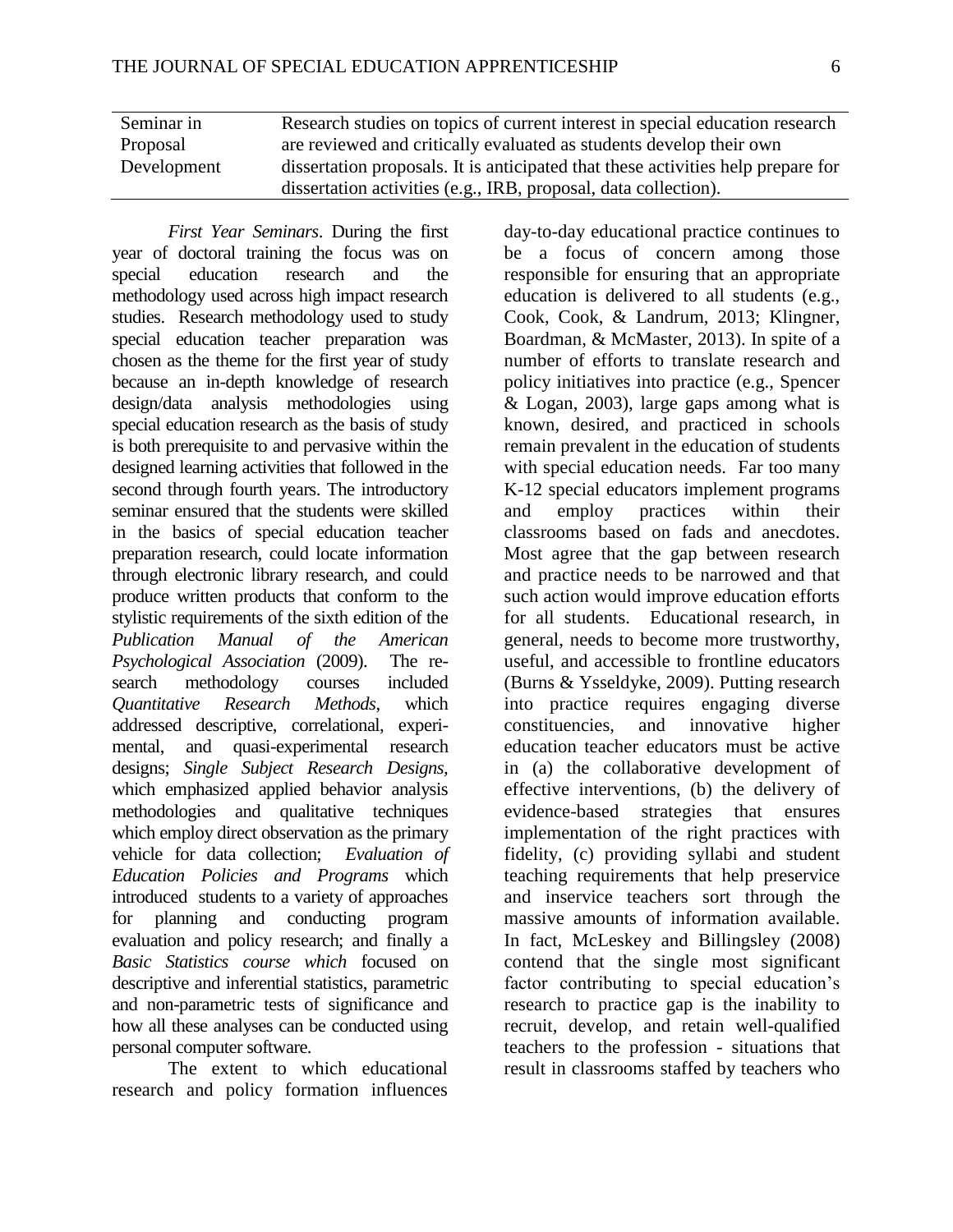lack the advanced understanding of the most effective practices for delivering instruction.

*First Year Internships***.** During the first year the doctoral students were paired with faculty members actively involved in conducting research. A number of faculty members had on-going research agendas and we believed that the apprenticeship approach illustrates how scholarly integration within an intellectual community results in instances of direct and indirect instruction in how best to conceptualize and develop socially valid lines of research. Students had the opportunity to work with faculty on topics such as, to name a few, alternative routes to teacher preparation, cost effectiveness of teacher preparation alternatives, supply and demand for special education teachers, charter schools, efficacy of reading interventions, data-driven decision making, positive behavior supports, and professional development in high need school districts.

Clearly, for increased application of evidence-based practices there is a need for increased numbers of skilled special education teacher educators who know the research and are able to access and make use of existing structures for dissemination (e.g., university teaching, professional development; academic publishing). Moreover, these innovative teacher educators must be able to develop new avenues of dissemination and application (e.g., collaborative projects, partnerships, online learning activities) geared toward the new wave of participants seeking entry into the teacher preparation marketplace (Wasburn-Moses & Rosenberg, 2009). The courses and internships designed and completed during year one allowed the students to begin to understand the research within the field of special education and to participate in projects which studied several relevant questions relative to current research.

*Second Year Seminars***.** During the second year the doctoral seminars focused on how special education teacher preparation was studied and assessed; what constitutes evidence-based practices; and the intersection of teacher development, special education service delivery, and the challenge of high needs schools. The students were exposed to policy analysis and policy research techniques in order to gain an understanding of the current tensions and debates within the special and general education domains. In addition, their seminars discussed the blurring of special education roles in the new ways general education proposes to address the needs of students with disabilities (e.g., Fuchs, Fuchs, & Stecker, 2010). The learning activities included didactic dialogue; written reviews and synthesis of relevant literature; field observations, implementation, and evaluation of relevant practices and case studies of successful minority education programs, and the interrelated roles of the school, family, and community in meeting the educational needs of all children, setting the stage for subsequent teacher professional development.

The current model adopted in most K-12 schools is the application of tiered systems of service delivery (e.g., RtI, PBIS), Response to Intervention (RtI), is viewed as a possible means of clarifying the special and general education teachers' instructional roles (Brownell, Sindelar, Kiely, & Danielson, 2010). However, the success of RtI hinges on both general and special educators knowing what type of instruction to implement at each level, and understanding the practical nuts and bolts of how such service delivery looks in classrooms and schools (Mastropieri & Scruggs, 2005). The research on the use of RtI as a special education service delivery system continues to require study and refinement, yet it is illustrative, along with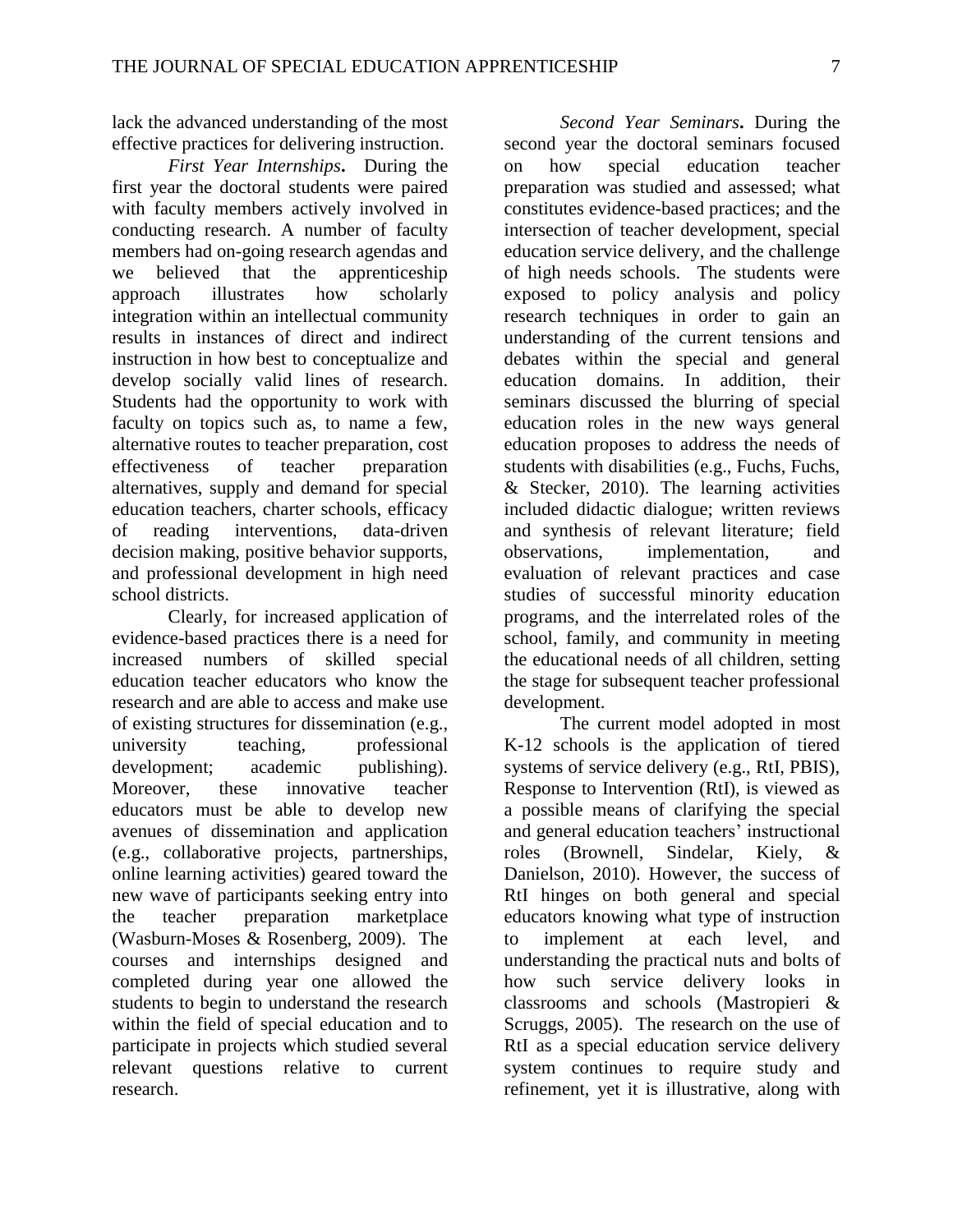positive behavior interventions and supports (PBIS), of the complex new set of skills required of all teachers. Clearly, these two tiered systems represent challenges to teachers in the field that are different from those of a decade ago and require teacher educators to devise ways to introduce these concepts and develop programmatic ways of delivering relevant learning activities (Smith et al., 2010).

*Second Year Internships*. During year 2, students had the opportunity to intern in agencies that integrated research based practices and policy development in the design of tangible professional development activities. Students worked with agencies and project staff to conceptualize and design teacher development programs and learning activities, and contributed to the evaluation of these efforts. Professional development activities were conducted across the state and specifically in local high needs public and private schools.

As part of their professional development activities students learned a great deal about educational policies that affect K-12 classrooms. Teachers and teacher educators can no longer be passive recipients of local, state, and federal policy mandates. Being at crossroads of policy implementation and advocacy for the students and families they serve, teachers must be involved actively in public policy development and evaluation, especially as it relates to the critical activity of evaluating teacher quality (e.g., Goe & Croft, 2009). Although underemphasized in most preparation programs, teacher educators should be trained to understand how policy fits into teacher professional development activities. In our doctoral program teacher preparation learning activities during year two focused on how schools are contextualized in the social policy environment. These internships resulted in teacher educators having enhanced state and

local organizational and community awareness, as well as expanded interprofessional dialogue (e.g., Higher Education Consortium of Special Educators).

We also believe that partnerships between school districts (LEAs) and universities (IHEs) can improve the quality of personnel in underachieving schools (e.g., deBettencourt & Howard, 2004; McCray, Rosenberg, Brownell, deBettencourt, Leko, & Long, 2011). Partnerships allow individual organizations to maximize their assets, expand their own knowledge base, and set the stage for a more holistic view of teacher preparation. Ultimately, doctoral preparation should begin the process of learning to teach through a process of innovative delivery that bridges preservice development, induction, and on-going professional development (Steffy & Wolfe, 2001). This requires that today's teacher educators be knowledgeable in ways that IHE's and LEA's K-12 faculty members work together effectively to develop preservice teachers as well as in ways that contribute to in-service growth and professional development. Within IHEs there is increased collaboration among faculty in the arts and sciences, education, and special education; increased opportunities to work with diverse students; and enhanced opportunities for feedback and evaluation of reform efforts. Effective teacher educators need models of partnership and collaboration, as well as explicit instruction in and opportunities to experience the development of these arrangements. The second year internships allowed for the doctoral students to gain first-hand the knowledge and particulars of several active IHE and LEA K-12 partnerships.

*Third Year Seminars***.** The theme for the third year of the program was applied teacher development. The seminars were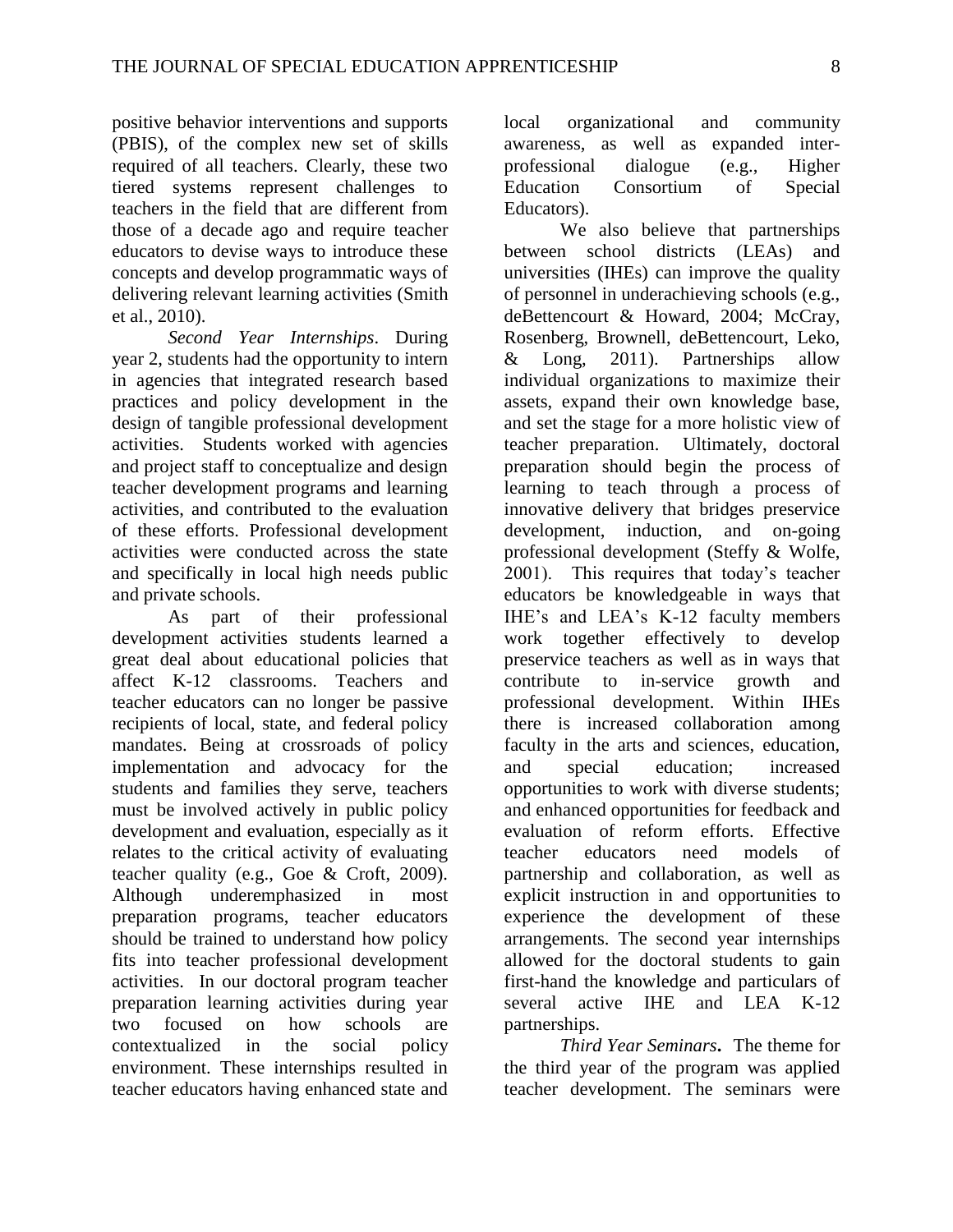collectively designed to give the students much needed practice in the process of teacher development, from preservice preparation through induction to inservice refinement and retooling. The focus was on what is known about these valuable activities and how they are best applied in preservice preparation, new teacher support, and in the development of professional learning communities (Stoll, Bolam, McMahon, Wallace, & Thomas, 2006). The students also received explicit instruction and controlled practice in how best to develop a full range of teacher mentoring programs, courses, and learning activities (Wasburn-Moses & Rosenberg, 2008) and how to evaluate such activities. The students also explored successful models for delivering web-enhanced online instruction). Students completed a seminar on the theory, research, and best practices on school, family and community partnerships and how such arrangements influence teacher preparation. All students, in concert with their advisor, had the opportunity to select an elective course or seminar that was consistent with their specific interest area. In some cases this elective involved upgrading skills in research and measurement or online instruction to complete advanced techniques required for their own research projects (e.g., hierarchical linear modeling, qualitative designs or creating on-line courses).

Finally, all too often the execution of a dissertation causes an excessive delay in the completion of the student's degree requirements, and frequently results in the highly undesirable all-but-dissertation (ABD) status. To that end, we designed a seminar for second semester third year on proposal development. By the end of the third year each student prepared a complete dissertation research prospectus that was scheduled for approval by his/her dissertation research committee and ready

for submission to the University Human Subjects Institutional Review Board.

*Third Year Internships*. During year 3, students had opportunities to apply their knowledge and skills in mentoring preservice teachers and in delivering course instruction face to face and online to graduate students attending the university. Each student was paired with a faculty member, and assigned to develop a face to face, hybrid or web-based special education graduate course syllabus and teach either all or part of a course. Faculty provided regular supervision and feedback. Doctoral students also had the opportunity to supervise and mentor master-level students completing their field-based internships.

Effective teacher development requires responsive mentoring and on-going support. Specifically, we know that the shortage of highly qualified teachers is not only a shortcoming in supply, but also a limitation in the ability to retain professional staff (Billingsley, 2005; McLeskey & Billingsley, 2008). To address the high turnover of special education teachers, supportive practices that facilitate the retention of special and general education teachers must be integrated into initial preparation programs and induction activities. Specifically, beginning teachers – many of whom possess idealistic impressions of what teaching entails - need guidance to translate what they have learned in teacher preparation courses to the real world of schools (Billingsley, 2005). When done effectively, mentoring bridges preservice and induction activities, while strengthening the performance and increasing the retention of beginning teachers. Consequently, teacher educators need to develop skills in designing, implementing, and evaluating collaborative, practical, cost-effective, and technologically enhanced (e.g., video analysis, online mentoring) methods of delivering mentoring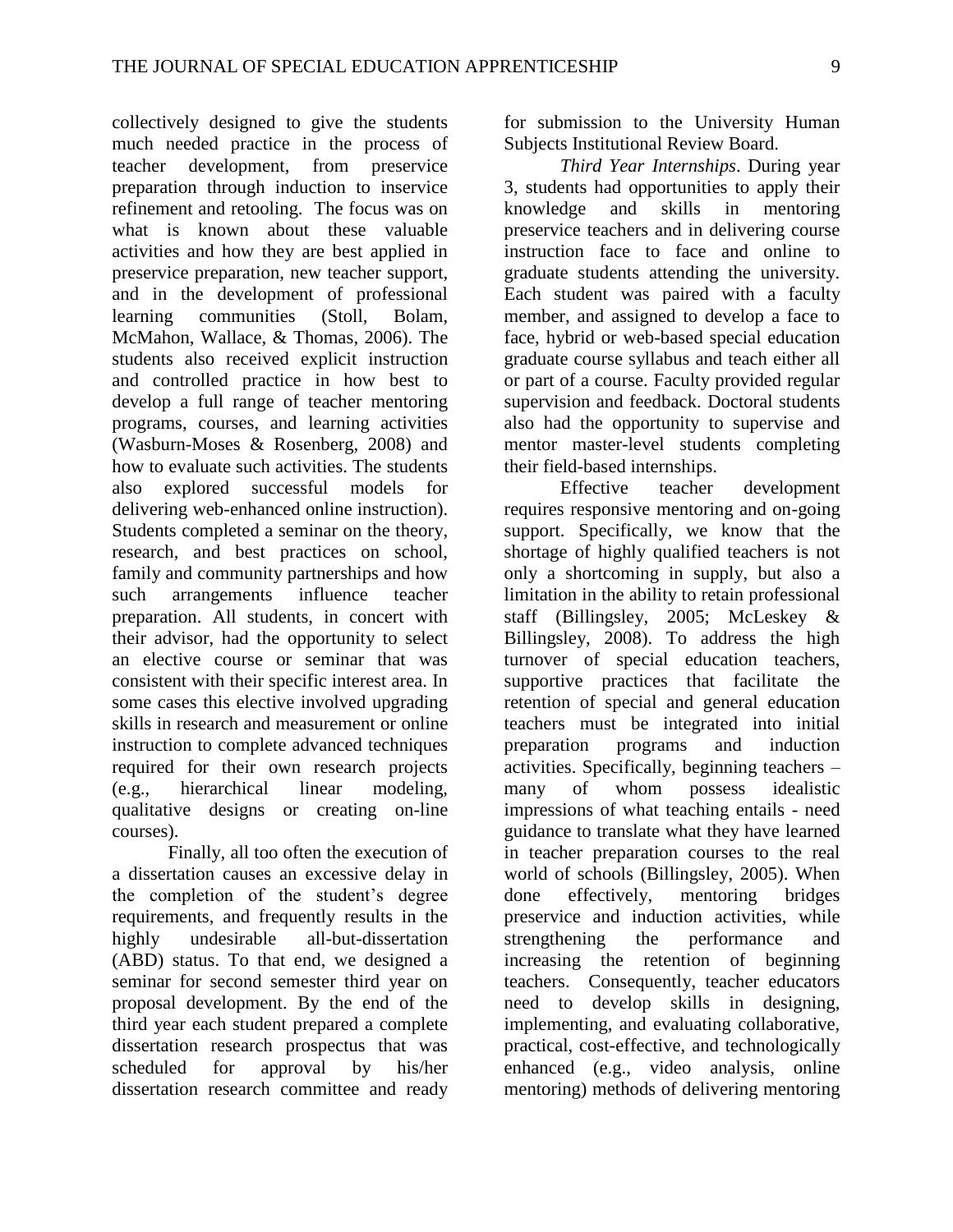and support.

With an ever increasing number of special education teachers being prepared through alternative routes (AR), many teacher educators are likely to be involved in AR program design, implementation, and mentoring of alternative route teacher candidates (Wasburn-Moses & Rosenberg, 2008). Teacher educators must be equipped to meet the many challenges associated with the development of successful AR programs and have the skills to integrate effective teacher education internship activities into the varied formats and technological platforms associated with such programs. Moreover, with most programs having rapid entry to classroom teaching, teacher educators will need experience integrating coursework, onsite supervision, and evaluating teacher effectiveness while mentoring the fast-paced teacher candidates within their classrooms.

*Fourth Year Seminars*. To facilitate completion of the program, year 4 activities will be devoted to completion of comprehensive examinations, and dissertation research. Written and oral comprehensive examinations, tailored to the professional interests and the prior learning activities undertaken by the individual student, will be completed during the beginning of the fourth project year. In concert with his/her doctoral committee, each student will identify the specific areas that will be addressed in his/her comprehensive examinations, and a committee member with expertise in each of the selected areas will be chosen to compose the questions for the written portion of the examination. The written portion of the examination will be followed by an oral examination conducted by all of the examiners who prepared questions for the student's written examination.

Although a dissertation prospectus is completed at the end of third year, dissertation seminars may be scheduled throughout the final year of the program in order to give the students guided practice and peer support in each of the steps involved in completing their dissertation research projects. The seminars also carefully structure, sequence, and provide positive supports for the dissertation process and help ensure the timely completion of this important degree requirement. The students will register for six credits of dissertation research during each of the two semesters that comprise the fourth year. Students will also have the opportunity to select internship opportunities that are compatible with their dissertation research and future professional plans.

### **Requirements for Federal Funding**

The overarching purpose of the doctoral training program was designed in response to a request for proposals by OSEP. Our purpose was to prepare, over a period of four years, up to seven doctoral level special education teacher educators with the knowledge and skills to be change agents in special education teacher preparation. To achieve this purpose we developed five measurable objectives related to: (1) student recruitment, (2) demonstration of program competencies, (3) an efficient and effective management system; (4) evaluation; and (5) institutionalization**.** The next sections briefly discuss each objective.

*Student recruitment***.** In our student recruitment we admitted six highly qualified candidates with special education master's degrees (or equivalency) as we believed doctoral students would be more successful if they entered the program well-versed in special education research-based instructional and behavior practices and with experience teaching special needs children. However, we also believed it was essential that candidates be well-versed in ways that promote such practices in teacher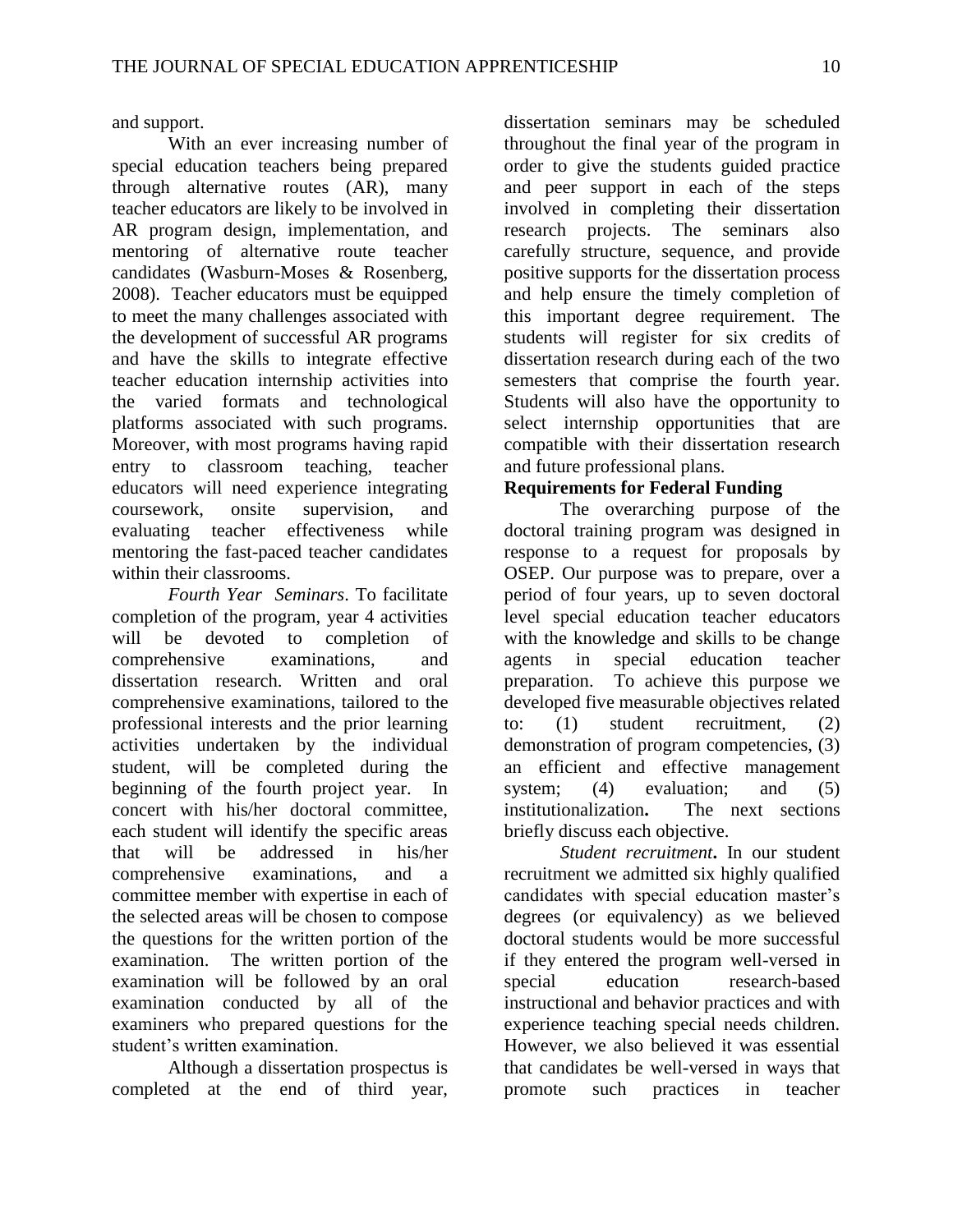preparation and professional development activities such as the use of innovation configuration tools and program evaluation syntheses.

*Demonstration of competencies***.**  Although we employed explicit instruction in many seminars, we believe that this training program is best thought of as a range of activities that develop a scholarly identity. In Boyer's (1990) view, the categories of teaching, research, and service have become too segregated, and he describes scholarship as consisting of four overlapping functions: the scholarship of discovery (e.g., conducting specialized research), the scholarship of integration (e.g., writing a literature review paper), the scholarship of application (e.g., providing technical assistance to or directing a program), and the scholarship of teaching (e.g., teaching a course or conducting a workshop). Scholarship, in our view, is expressed more in how one approaches problems to be solved and tasks to be accomplished than it is in the specific skills that one employs for these purposes. Devising strategies to enhance the competency-based approach in nurturing the traits of scholarship in students is a formidable task. In addition to the activities traditionally employed in doctoral programs to achieve this purpose (i.e., preparing literature review papers, engaging in research activities, and disseminating information through teaching and professional presentations), we scheduled frequent and intensive contact between students and faculty. We believe faculty serve as models of scholarship-in-practice; should involve their students in their own applied scholarly activities; and provide them with generous feedback as they develop and practice their new skills.

*Management***.** Existing doctoral degree offerings in the School of Education have served as a foundation for the

development of the program described in this application; nonetheless, the additional students who were recruited required that we took additional measures to ensure efficient administration of the program. The codirectors of the grant devoted a large percentage of their time directing the doctoral students through their program of study. In addition, the overall project management was guided by a Formative Evaluation Plan. This plan uses the project's objectives to operationalize each of the major project goals. This plan allowed for the monitoring of the project's procedural steps and data from the plan served as the foundation for reports to OSEP. Ultimate responsibility for the timely completion of all project activities rests with the project director. The project directors met with each doctoral student at the end of each semester to review individual progress.

Each doctoral student who received federal funding must gain employment providing relevant services associated with students with disabilities after the completion of the project. Moreover, to ensure that students are aware of their responsibilities associated with the awarding of federal tuition assistance, students were required to enter into a contract of commitment which spelled out the requirements of the federal guidelines. This will involve having student employers (IHEs) after graduation verify that the individual is working in a leadership role involved in the education of students with disabilities for each year up to the required eight years of service.

*Evaluation.* We aligned our evaluation system with the GPRA performance and project measures framework required in annual and final reports to OSEP. This framework allows for objective formative and summative performance measures for the funding agency and has produced useful formative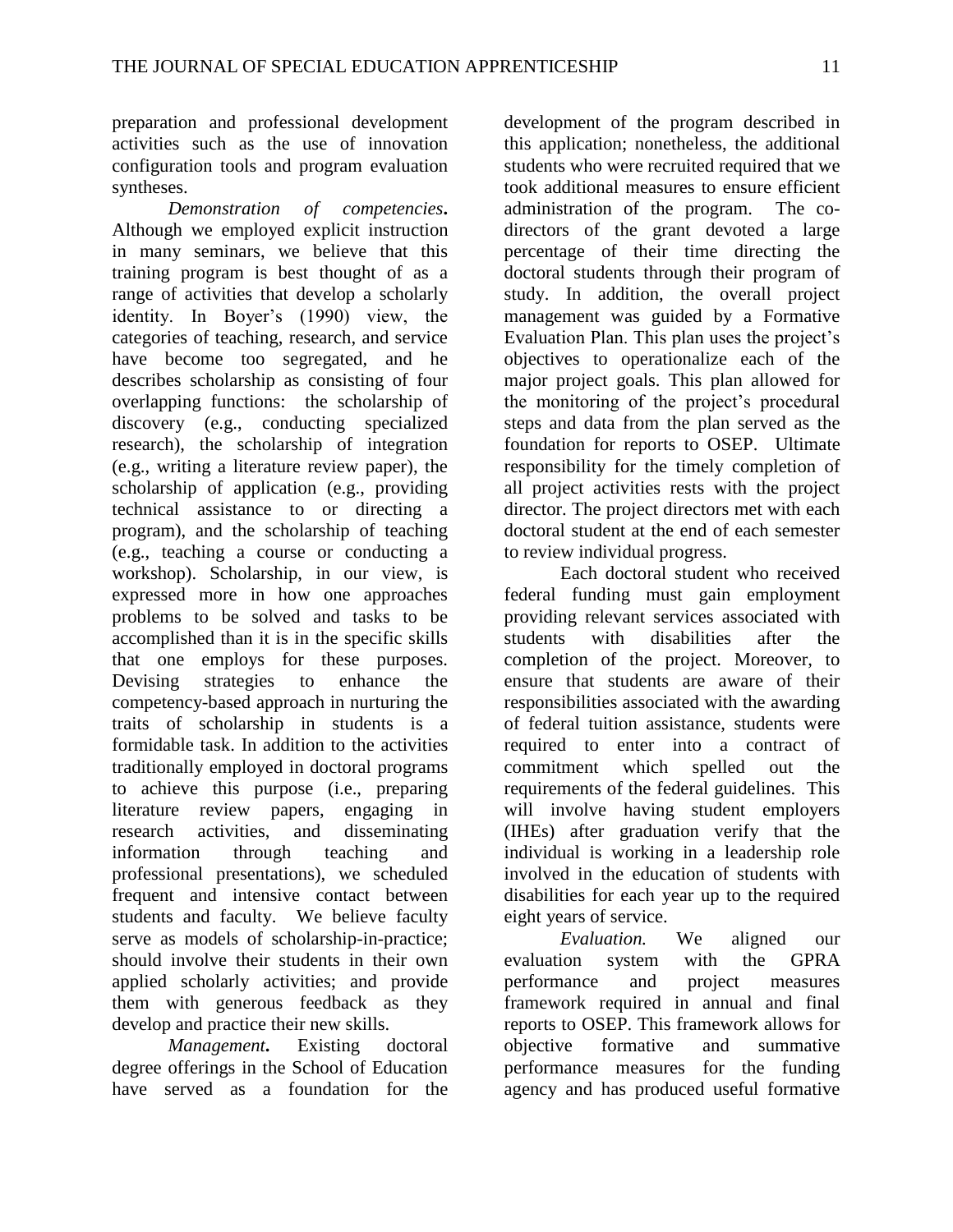quantitative and qualitative data for our specific program's improvement.

The evaluation of the project's specific goals is directed toward determining the extent to which (a) the program recruited targeted students and delivered the critical content; (b) the students acquired the competencies that have been set for the program during the course of their doctoral studies; and (c) contributions made by graduates improve special education services.

Each year the doctoral students complete a final self-assessment survey on the attainment of the competencies related to the leadership training program. This instrument is one indicator of the effectiveness of the program in delivering critical program content. Such data allows project faculty to address gaps identified by students and include that content is subsequent learning activities. In addition to delivery of training, data reflecting competency acquisition is collected continuously for the duration of each student's participation in the program. Table 2, lists the student's major accomplishments in relation to the competencies. Discussion of the students' accomplishments follows in the summary.

*Institutionalization***.** One of our major project objectives strongly encouraged by the funding agency is referred to as "institutionalization" of the program (i.e., its continuation following the termination of federal support for its initial development). We believe that we will have successfully "institutionalized" the program if at least seven students are admitted into it without the benefit of external support. Therefore it is incumbent on us to demonstrate the tangible benefits of this doctoral program to individuals who have control of alternative streams of tuition support (the university, Foundations, etc.). Consequently, we have ensured that all stakeholders have been made aware of the contributions made by the doctoral students by disseminating the results of our evaluations at yearly intervals and involving our Offices of Communications and Development in making donors aware of the tangible contributions being made by the project.

## **Accomplishments of Doctoral Students**

The goals of the training program match the measures we use to document doctoral students' competencies including the following: number of research publications and professional presentations, number of professional development workshops provided for practicing teachers, number of graduate special education courses taught, and number of preservice student interns supervised. (See Table 2 for more details on data collected for each competency.) Each year of the doctoral program focuses on the specific training needed for one of the goals and students are encouraged to continue in subsequent years to explore opportunities that would strengthen all competencies.

Table 2.

| Accomplishments of Doctoral Students at the End of 2.5 years out of 4 in Program. |  |  |  |  |
|-----------------------------------------------------------------------------------|--|--|--|--|
|-----------------------------------------------------------------------------------|--|--|--|--|

| <b>Doctoral</b><br><b>Student</b> | # of<br><b>Publications</b><br>/Grants/Book<br>Chapters | # of<br><b>Professional</b><br><b>Development</b><br><b>Workshops</b> | # of<br><b>Professional</b><br><b>Presentations</b> | # of Student<br><b>Interns</b><br><b>Supervised</b> | # of<br><b>Courses</b><br><b>Taught</b> |
|-----------------------------------|---------------------------------------------------------|-----------------------------------------------------------------------|-----------------------------------------------------|-----------------------------------------------------|-----------------------------------------|
| #1                                |                                                         |                                                                       | 10                                                  | Ω                                                   |                                         |
| #2                                |                                                         |                                                                       |                                                     |                                                     |                                         |
| #3                                |                                                         |                                                                       |                                                     |                                                     |                                         |
| #4                                |                                                         |                                                                       |                                                     |                                                     |                                         |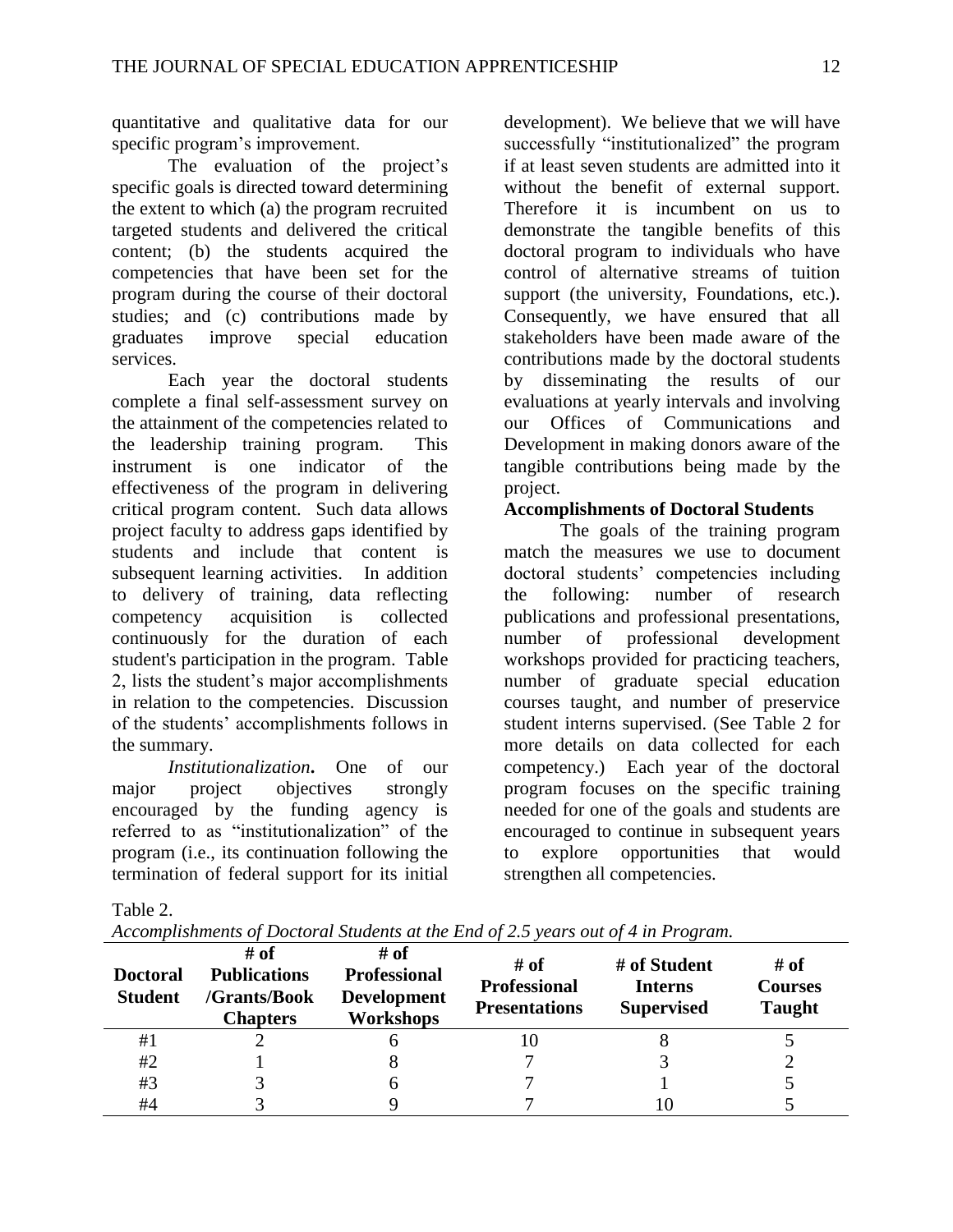| $\cdots$<br>#5 |     |  |  |
|----------------|-----|--|--|
| .<br>#ο        |     |  |  |
| <b>Total</b>   | IJι |  |  |

All doctoral students began working with research faculty from the first day of the program and are receiving mentoring on writing professionally through these relationships. The six doctoral students have published 12 single and co-authored manuscripts including one grant and one book chapter (i.e., some of the manuscripts are in press, under review, or online). One doctoral student received a \$3,000 state funded grant (i.e., one of only three funded by the state) to support her doctoral dissertation investigation. One doctoral student is working on a book chapter with full time faculty.

The doctoral students received federal funding to attend two professional conferences each year in the area of special education – the Council for Exceptional Children (CEC, every spring) and the Teacher Education Division of CEC (TED, every fall). The TED conference encourages doctoral student involvement especially in the TED Kaleidoscope program. This program provides an opportunity for doctoral students to share work they have completed with faculty and other doctoral students through poster sessions. The funded doctoral students have become very involved in the Kaleidoscope program over the past three years; one doctoral student has been elected as the Kaleidoscope representative to the TED Board beginning next year. Thirty-eight national presentations have been completed by the doctoral students with one student completing a total of 10 professional presentations.

The second year of the training program was focused at working in the field and providing professional development workshops to inservice teachers and special

educators. Our doctoral students have provided over 35 professional development workshops across the state and a few have shared the development and evaluation of their workshops at national teacher conferences. Many of participating schools have requested multiple workshops. One doctoral student is working on a Positive Behavior Instructional Support grant which was funded to provide workshops across the state.

The third year focus was on supervision of student interns and college teaching. Several of the doctoral students have taught the internship class as well as supervised interns in the field. The six doctoral students have supervised a total of 34 interns – both at the induction and culmination levels. During the four years the doctoral students have also been given the opportunity to co-teach or individually teach several graduate level special education courses. The total number of courses across all six doctoral students at this mid-point of their third year is 27. Given one of the major goals of the training grant is to have the doctoral students become higher education faculty teacher trainers these teaching experiences (both face to face and online) will serve them well.

### **Conclusion**

We believe the impact for this project falls into three important areas. First and foremost, doctoral level special educators who have the knowledge and skills to be change agents in special education teacher and teacher educator preparation will fill the gaps of retiring special education faculty when they are hired as IHE faculty within the next year. These individuals will be able to contribute to the reengineering of teacher preparation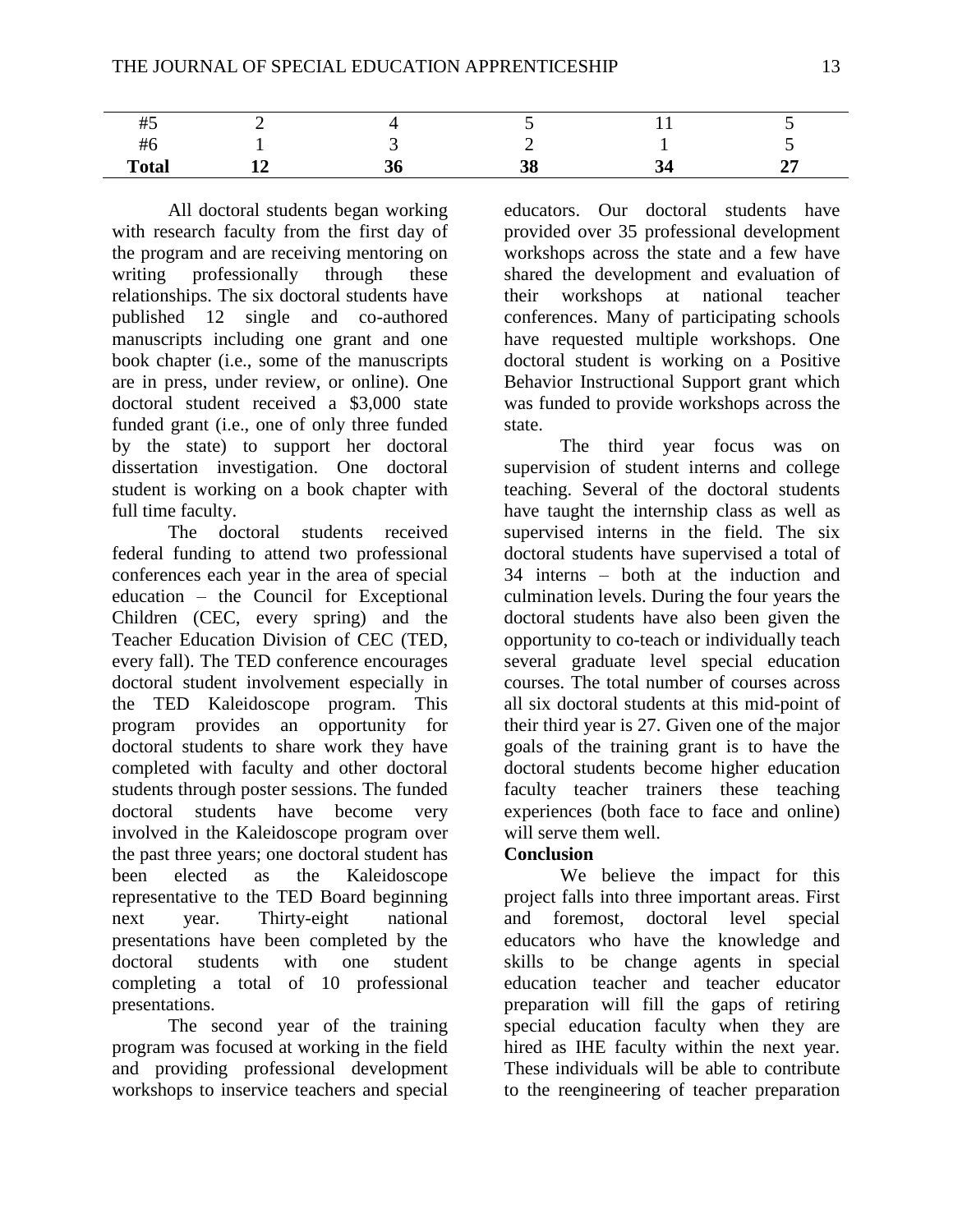programs that, arguably, have not prepared teachers for the realities of  $21<sup>st</sup>$  century classrooms and the challenges of high need schools (Duncan, 2009). For those they teach and mentor, these teacher educators will ensure the development of domain expertise, skill in teaching subject area knowledge, understanding problems students with disabilities may experience, and the role of technology and specific interventions in providing appropriate supports and interventions (Brownell et al., 2010). The doctoral students participated in a range of applied activities involving policy analysis, professional development, and systemic reform of high needs schools. We anticipate that these activities will benefit school districts, research centers, and professional development agencies. Finally, we believe that data collected as part of the evaluation of this training curriculum will contribute to the ongoing evolution of special education teacher and leadership development research (e.g., Brownell et al., 2005; Sindelar et al., 2010; Smith, 2012). We anticipate that the development of this model will prepare teacher educators to navigate the changing teacher education marketplace and successfully prepare teachers to address the realities of  $21<sup>st</sup>$ century schools.

#### **References**

- American Psychological Association. (2009). *The publication manual of the American Psychological Association* (6th ed.). Washington, DC: American Psychological Association.
- Benedict, K. M., Johnson, H., & Antia, S. D. (2011). Faculty needs, doctoral preparation, and the future of teacher preparation programs in the education of deaf and hard of hearing students. *American Annals of the Deaf*, *156*, 35- 46.
- Billingsley, B. (2005). A leader's framework for supporting new special educators. *Journal of Special Education Leadership, 18,* 3-7.
- Billingsley, B., Griffin, C. C., Smith, S. J., Kamman, M., & Israel, M. (2009). *A review of teacher induction in special education: Research, practice, and technology solutions.* (NCIPP Doc No. RS-1). National Center to Inform Policy and Practice in Special Education Professional Development. Retrieved from http://ncipp.org/reports/rs\_1.pdf
- Boyer, E. L. (1990). *Scholarship reconsidered: Priorities of the professoriate.* Washington, DC: The Carnegie Foundation for the Advancement of Teaching.
- Brownell, M. T., Sindelar, P. T., Kiely, M. T., & Danielson, L. C. (2010). Special education teacher quality and preparation: Exposing foundations, constructing a new model. *Exceptional Children, 76,* 357-377.
- Burns, M. K., & Ysseldyke, J. E. (2009). Prevalence of evidence-based practices in special education. *Journal of Special Education, 43*, 3-11.
- Chuck, E. (2013). *US in a 'real state of crisis,' education secretary says*. Retrieved from http://usnews.nbcnews.com/\_news/2013/ 10/08/20869527-us-in-a-real-state-ofcrisis-education-secretary-says.
- Cook, B. G., Cook, L., & Landrum, T. (2013). Moving research into practice: Can we make dissemination stick? *Exceptional Children, 79*, 163-180.
- Darling-Hammond, L., & Bransford, J. (with LePage, P., Hammerness, K., & Duffy, H.). (2005). *Preparing teachers for changing the world: What educators should learn and be able to do.* San Francisco: Jossey-Bass.
- deBettencourt, L. U., & Howard, L. (2004). Alternatively licensing career changers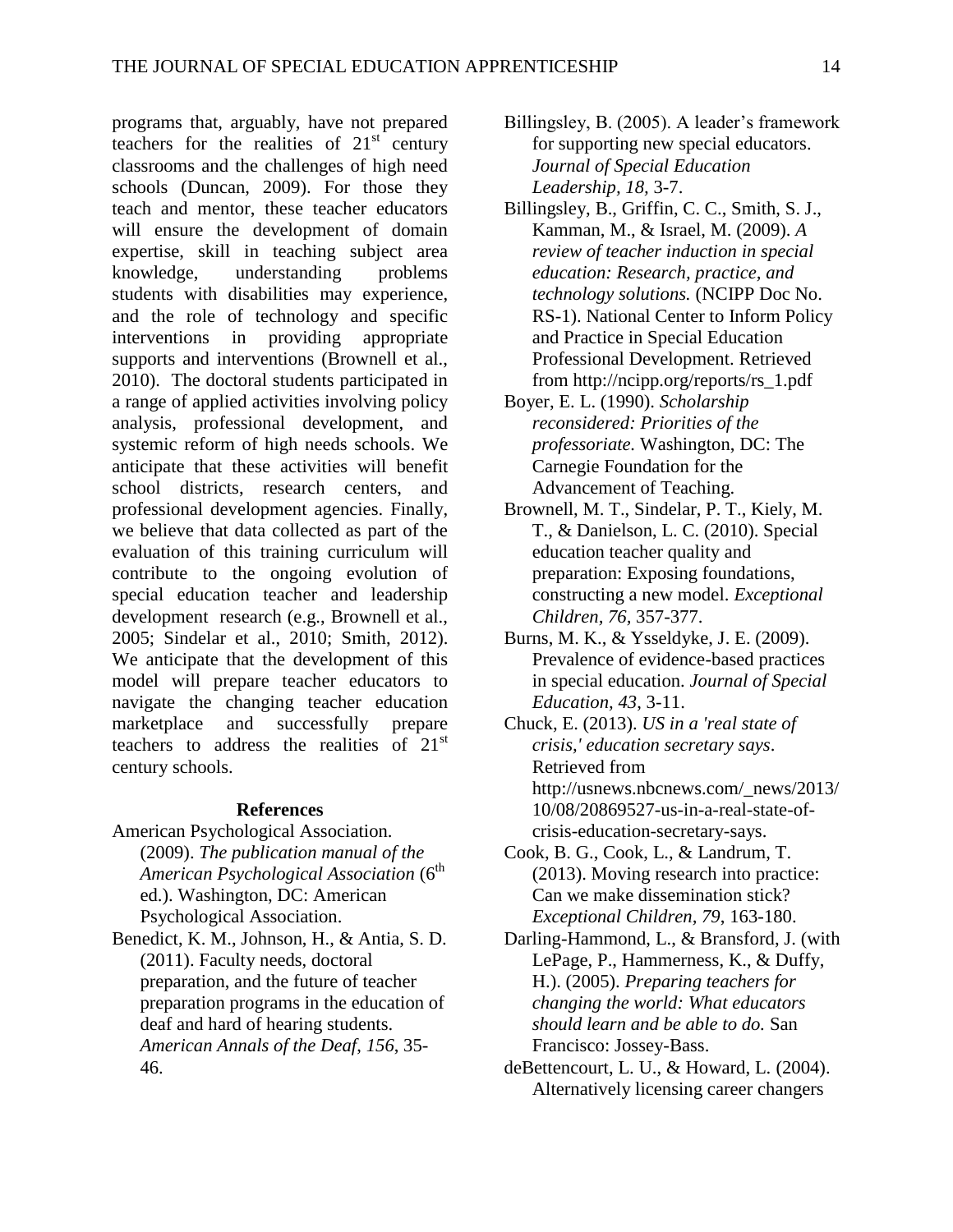to be teachers in the field of special education: Their first-year reflections. *Exceptionality, 12*, 225-238.

- Duncan, A. (2009). *Teacher preparation: Reforming the uncertain profession.*  Remarks of Secretary Arne Duncan at Teachers College, Columbia University. Retrieved from http://www.ed.gov/news/speeches/2009/ 10/1022009.html.
- Fuchs, D., Fuchs, L. S., & Stecker, P. M. (2010). The "blurring" of special education in a new continuum of general education placements and services. *Exceptional Children, 76*, 301-323.
- Goe, L. & Croft, A. (2009). Methods of evaluating teacher effectiveness. Washington, DC: National Comprehensive Center for Teacher Quality. Retrieved from http://www.tqsource.org/publications/Re stoPractice\_EvaluatingTeacherEffective ness.pdf.
- Hardman, M., & West, J. (2003). Increasing the number of special education faculty. *Teacher Education and Special Education, 26*, 182-193.
- Klingner, J. K., Boardman, A. G., & McMaster, K. L. (2013). What does it take to scale up and sustain evidencebased practices? *Exceptional Children, 79*, 195-211.
- Mastropieri, M. A., & Scruggs, T. E. (2005). Feasibility and consequences of response to intervention: Examination of the issues and scientific evidence as a model for the identification of individuals with learning disabilities. *Journal of Learning Disabilities, 38*, 525–532.
- McCray, E. D., Rosenberg, M. S., Brownell, M. T., deBettencourt, L. U., Leko, M., & Long, S. (2011). The role of leaders in forming school-university partnerships for special education teacher preparation. *Journal of Special Education Leadership, 24,* 47-58.
- McLeskey, J., & Billingsley, B. (2008). How does the quality and stability of the teaching force influence the research-topractice gap: A perspective on the teacher shortage in special education. *Remedial and Special Education*, *29*(5), 293-305.
- Montrosse, B. E., & Young, C. J. (2012). Market demand for special education faculty. *Teacher Education and Special Education, 35*(2), 140-153.
- Sindelar, P. T., Brownell, M. T., & Billingsley, B. (2010). Special education teacher education research: Current status and future directions. *Teacher Education and Special Education, 33*, 8- 24.
- Smith, D. D. (2012). Welcome to the TESE special issue about the special education faculty needs assessment project. *Teacher Education and Special Education, 35,* 90-100
- Smith, D. D., & Montrosse, B. E. (2012). Special education doctoral programs: A 10-year comparison of the suppliers of leadership personnel. *Teacher Education and Special Education, 35,* 101-113.
- Smith, D. D., Pion, G., Tyler, N. C., Sindelar, P. T., & Rosenberg, M. S. (2001). *The study of special education leadership personnel with particular attention to the professoriate: Leadership final report*. Nashville, TN: Vanderbilt University.
- Smith, D. D., Robb, S. M., West, J., & Tyler, N. C. (2010). The changing education landscape: How special education leadership preparation can make a difference for teachers and their students with disabilities. *Teacher Education and Special Education, 33*, 25-43.
- Spencer, S. S., & Logan, K. R. (2003). Bridging the gap: A school based staff development model that bridges the gap.